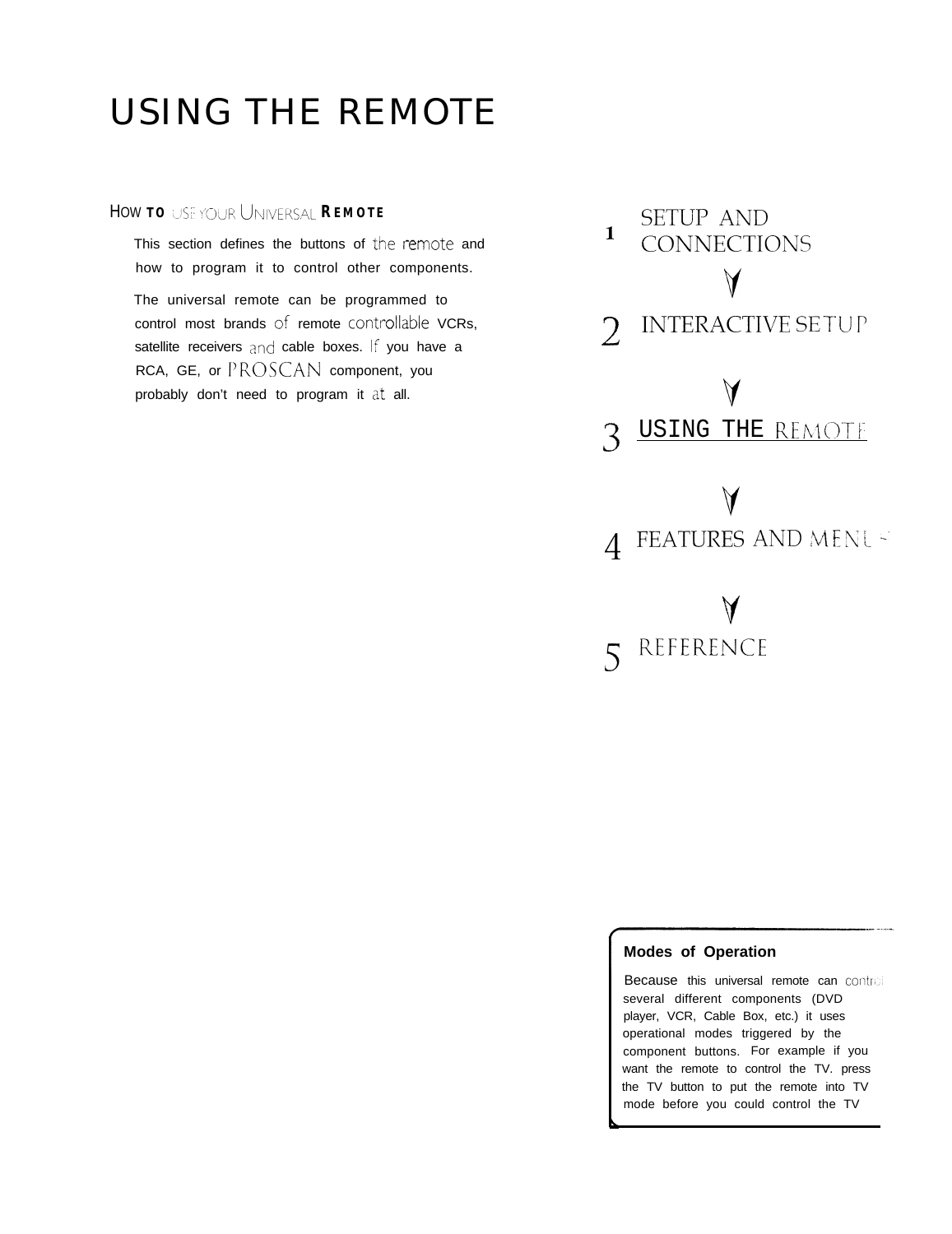## **REMOTE BUTTONS**

UN • OFF When in TV mode, turns TV on and off. If in another device mode (VCR, DVD, Satellite, etc.) and programmed, will turn the device on and off. When pressed twice within two seconds all devices that are on will be turned off (this feature only works with most RCA, GE, and PROSCAN products).

VCR1 Puts the remote in VCR mode and if auto tuning is enabled, it will turn on the TV and tune to the correct channel.

TV Turns on the TV and puts the remote in TV mode. Also displays channel information.

DVD Puts the remote in DVD mode and if auto tuning is enabled, it will turn on the TV and tune to the correct channel.

VCR2 Puts the remote in VCR2 mode and if auto tuning is enabled, it will turn on the TV and tune to the correct channel.

LED Red light which indicates programming mode when programming the remote.

AUX Puts the remote in AUX mode. Also turns on the TV, if auto tuning is enabled.

**SAT • CABLE** Puts the remote in SAT • CABLE mode and if auto tuning is enabled. it will turn on the TV and tune to the correct channel.

MUTE Reduces the TV's volume to its minimum level. Press again to restore the volume.

SKIP Press once before changing channels and the TV will wait 30 seconds before returning you to the original channel. Press repeatedly to add more time.

CH  $\wedge$  or CH v Scans up or down through the current channel list. Press once to change the channel up or down; press and hold to continue changing channels.

VOL - or VOL + Decreases or increases the TV's volume.

SOU ND Press once to display the audio processor choice list. Point and select to choose a different processor or press CLEAR to exit.

GO BACK Returns you to the previous channel

**a** Press to illuminate the remote buttons. The light automatically shuts off within a few seconds of the last button press.

GUIDE Brings up GUIDE Plus+ Gold System and exits the Guide.

INFO Press to get more information about a program, channel, or advertisement.

MOVE (Arrows) Used to point to different items in the menu system Also used to adjust the menu controls. Also move the PIP window when no menus are on the screen.

OK When in the menu system, selects highlighted items or returns you to the previous menu.

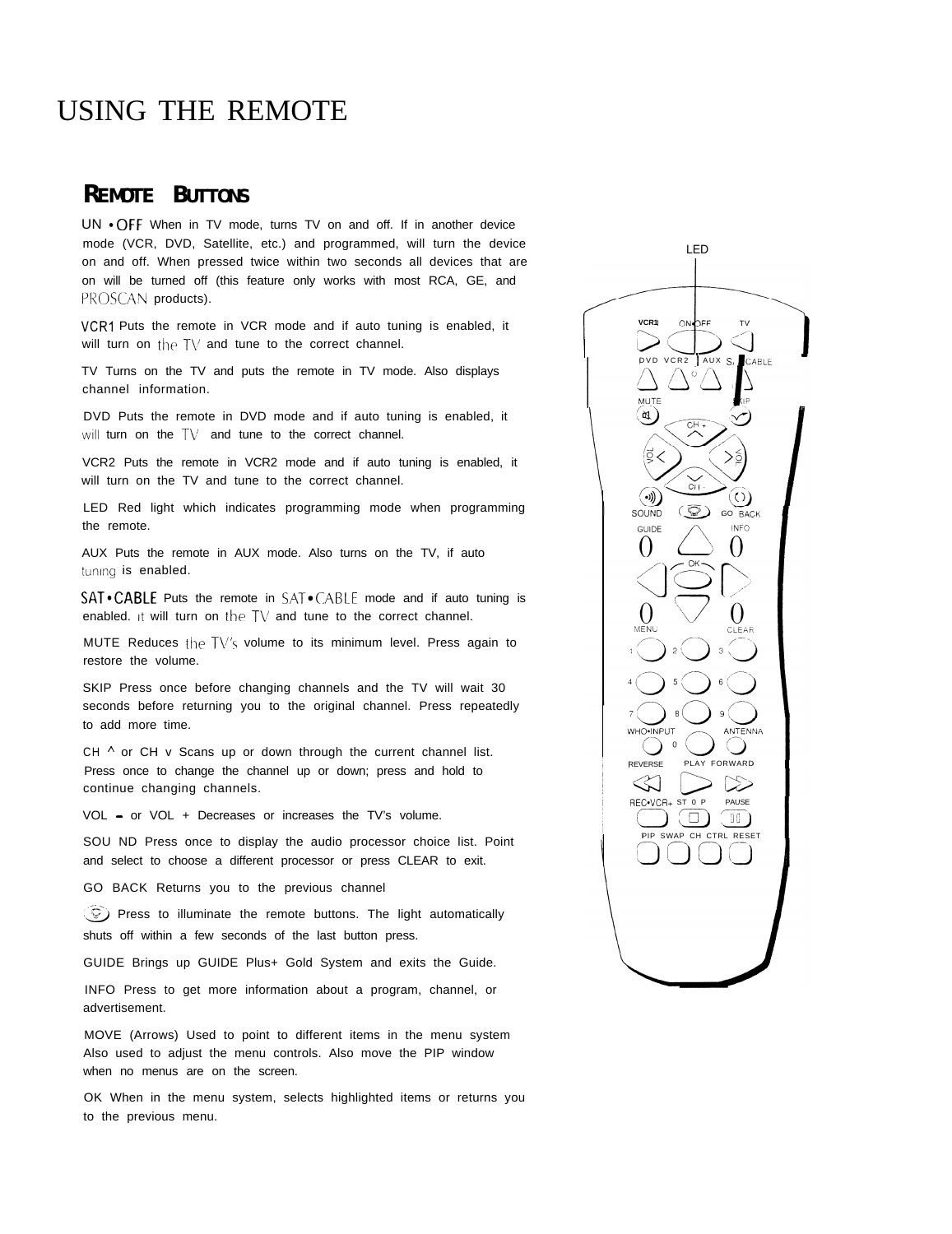**MENU** Brings up the Main menu and selects highlighted items. When in VCR mode, it functions as a PROGRAM button.

**CLEAR** Removes any menu or display from the screen and returns you to TV viewing. Will also exit the Guide system.

**(O-9) Number Buttons** Enters channel numbers and time settings directly though the remote control. To enter a two-digit channel, press the two digits. To enter a three-digit channel, press and hold the first digit until  $\pi$ -- appears, then add the second two. Example: to tune to channel 123, press and hold 1 until 1 -- appears then press 2 and 3.

**WHO\*** INPUT In TV mode, press to toggle through the available input sources VID1 /SVID1, VID2/COMP2, previous channel and FRNT (front panel jacks). In SAT mode, press to select available channel lists.

**ANTENNA** Functions as TV/VCR button in VCR mode and TV/receiver button in SAT.CABLE mode.

#### **REVERSE, PLAY, FORWARD, REC. VCR+, STOP, PAUSE If**

programmed, provides transport control for some remote-controllable VCRs, DVD players, laserdisc players, tape decks, and CD players. Pressing  $\mathbb{R} \in \mathbb{C}$   $\cdot \sqrt{\mathbb{R}}$  when using the GUIDE Plus+ Gold system sets the VCR to record a program.

**PIP (Picture-In-Picture)** Brings up the small Picture-In-Picture window. Press again to remove the PIP window. When PIP Caption Display - Alternate with PIP - has been selected, will toggle between PIP on, PIP on with closed captions, and PIP off.

**SWAP** Swaps the main picture with the PIP window

**CH CTRL** Selects the picture window, (that is, the main or PIP window) to be changed by the CH  $\land$  (channel up) or CH v (channel down) buttons.

**RESET** Resets picture quality controls to the **Bright** Lighting Picture Control Preset. Point and select to choose a different Picture Control Preset.

### **ACCESSING THE VIDEO INPUT**

Use the  $WHO\square/NPUT$  button to scroll through the available input channels and view components you have connected to theTV.

- <sup>1</sup> Press TV to place the remote in TV mode. Make sure that the component you want to view is turned ON.
- 2. Press  $WHO\bullet$  INPUT to tune to an available input channel.
- 3. Continue to press the WHO $\bullet$  INPUT button to scroll through the channels.

#### **Modes of Operation**

Because this universal remote can control several different components (DVD player, VCR, Cable Box, etc.) it uses operational modes triggered by the component buttons. For example if you want the remote to control the TV, you would press the TV button to put the remote into TV mode before you could control the TV.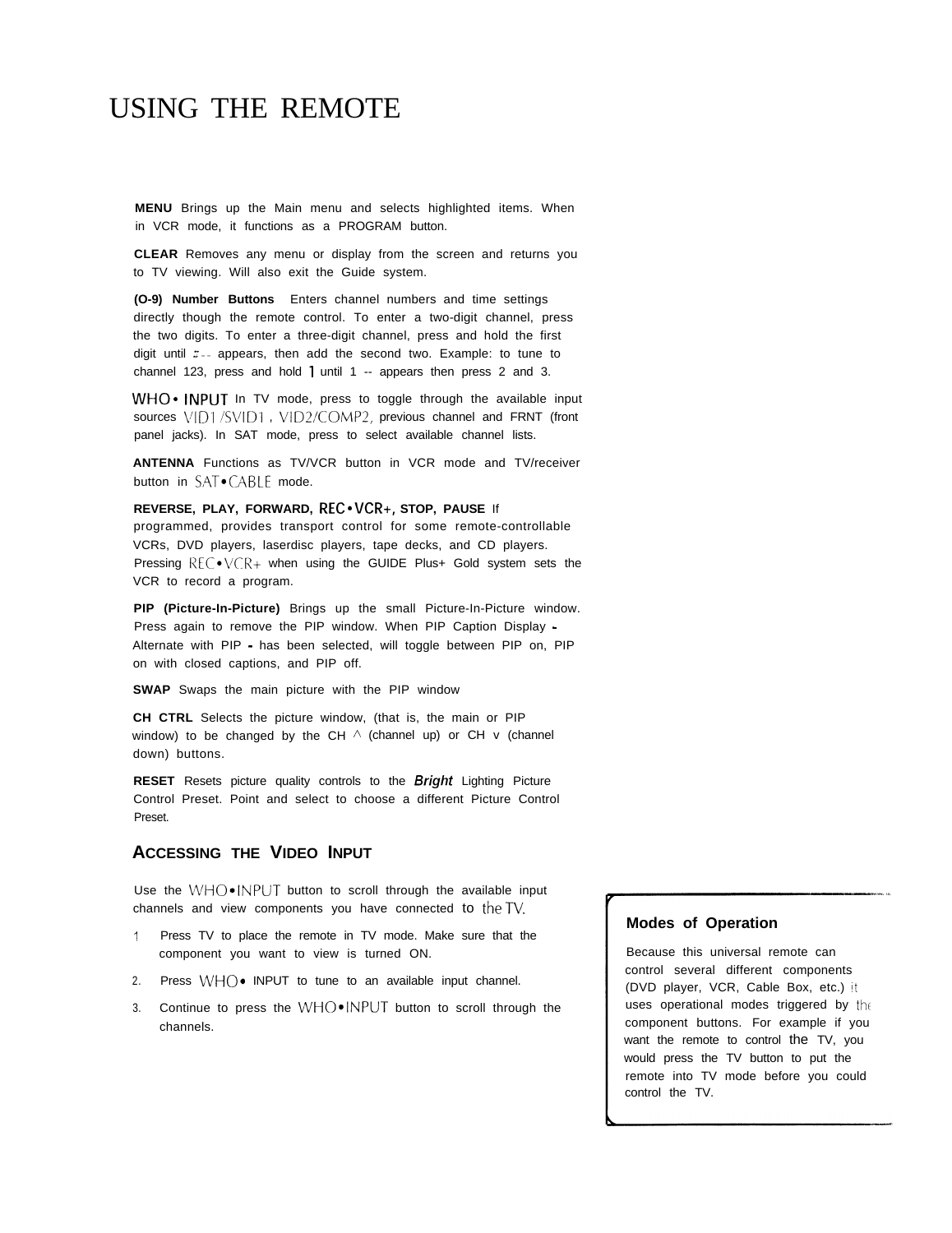## **PROGRAMMING** THE **REMOTE**

The universal remote can be programmed to control most brands of remote controllable CRs, satellite receivers and cable boxes. The<br>I'm interest and the control most RCA, GE, and<br>I'MUX, VCRs, DVD players, laserdisc players and satellite remote already **programmed** to control most RCA, GE, and receivers.

#### **TESTING THE REMOTE**

To determine whether the universal remote needs to be programmed, turn a device ON, such as a VCR, point the remote at the VCR, and press the  $\sqrt{CR}$ 1 button. Then press POWER or CH  $\land$  (channel up) or CH v (channel down) to see if the VCR responds to the remote commands. If not, the remote needs to be programmed.

### **USING AUTOMATIC CODE SEARCH**

The following instructions can be used to program the remote to control each of the devices connected to your TV. If you want to exit the automatic code search without programming any of your devices, press CLEAR until the LED turns off.

- 1. Turn on the device you want to control (VCR, SAT, etc.)
- 2 Press and hold the button you want to program  $(VER1, VCR2,$ etc.). While holding the device button, press and hold  $ON*OFF$ until the red light on the remote turns on, then release both buttons. For the AUX button, using code search will not work, you must use direct entry.
- 3. Press and release PLAY, then wait 5 seconds or until the LED stops flashing.

At this point the remote is searching for the correct code to program. If, after 5 seconds, the device you want to control does not turn off, press PLAY again to tell the remote to search the next set of codes.

Continue pressing PLAY until the device turns off or you have searched through all of the codes. There are  $20$  total sets of codes. If the device does not turn off after pressing PLAY 20 times, then the remote cannot control that particular device.

If the device you want to control does turn off:

- <sup>1</sup> Press and release REVERSE, then wait 2 seconds. Repeat this step until the device turns back ON.
- 2. To finish, press and hold STOP until the red light on the remote turns off.



You'll use these buttons when you program the remote to control any device.

The remote may not operate all models of all brands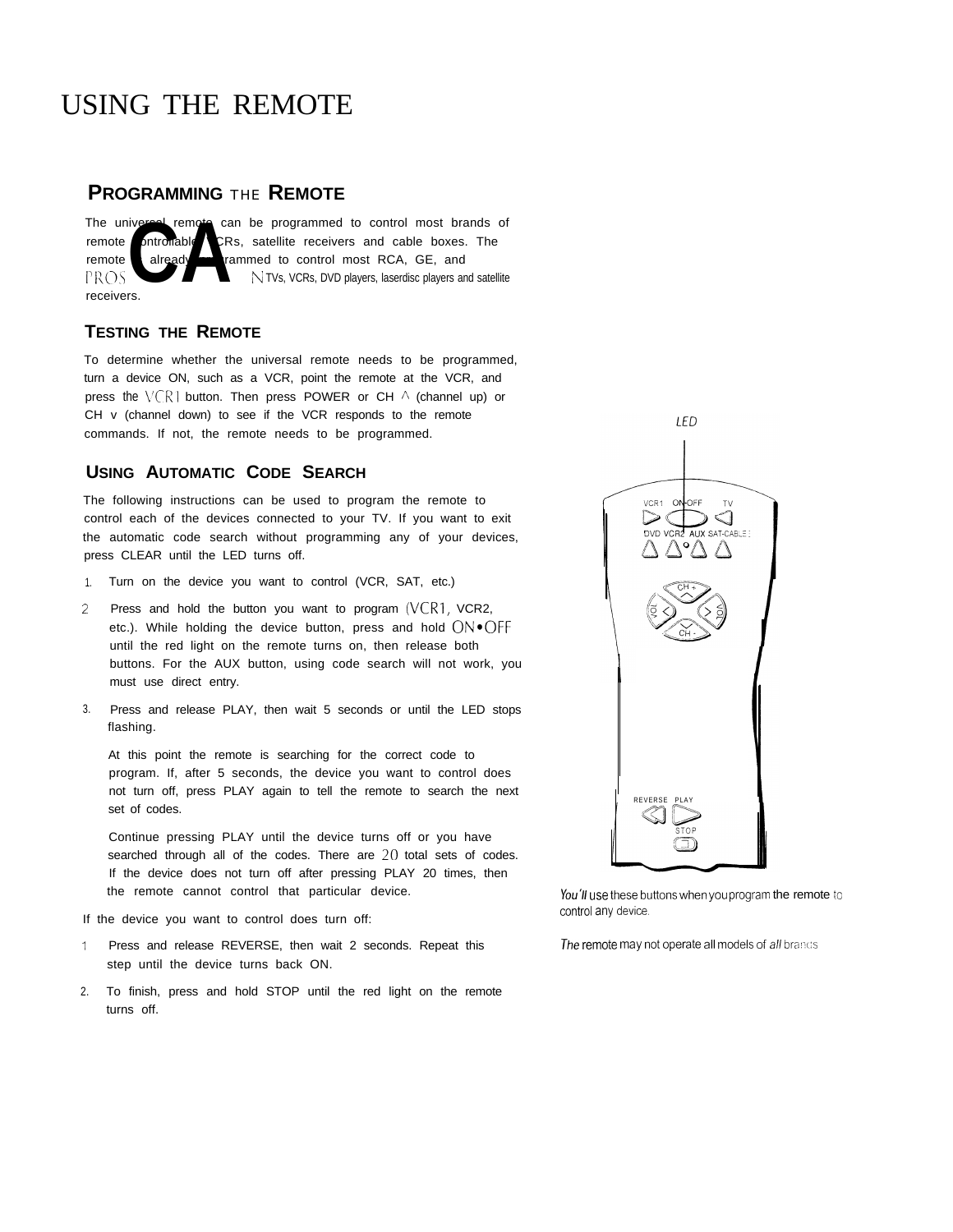#### **USING DIRECT ENTRY**

- <sup>1</sup> Turn on the component to be programmed
- <sup>2</sup> Look up the brand and code number(s) for the component on the code list on the last page of this section, Using the Remote.

.

- <sup>3</sup> Press and hold the button on the remote you want to program
- 4 Enter the code from the code list.
- 5 Release button, and then press  $ON*OFF$  to see if the component responds to the remote commands. **If** it doesn't, try pressing the component button and then **ON\*OFF** again.
- 6. If you get no response, repeat these steps using the next code listed for your brand, until the component responds to the remote commands.

#### **USING THE REMOTE TO CONTROL A DEVICE**

Once the remote has been programmed successfully, you are ready to use it to control your devices.

To operate the device:

- 1. Press the device button (TV, VCR1, VCR2, AUX, or SAT. CABLE) to set the remote to control the device.
- 2 Press  $ON\bullet$  OFF to turn the device ON or OFF,
- <sup>3</sup> Use the remote buttons that apply to that device

### **MODES OF OPERATION**

Because this universal remote can control several different components (DVD player, VCR, Cable Box, etc.) it uses operational modes triggered by the component buttons. For example if you want the remote to control the TV, you would press the TV button to put the remote into TV mode before you could control the TV.

## <sup>F</sup>RONT **PANEL**

If you cannot locate your remote you can use the front panel of your TV to operate many of the TV's features.

**MENU** Brings up the Main menu. When in the menu system, it selects highlighted items. Also returns you to the previous menu.

**CH** v Scans down through the current channel list. In the menu system, it points down to items and adjusts menu controls.

CH ^ Scans up through the channel list. In the menu system, it points up to items and adjusts menu controls.

**VOL** - Decreases the volume. When in the menu system, VOL - is used to point left to items and adjust menu controls. The Front Panel Block feature disables all

 $VOL +$  Increases the volume. When in the menu system,  $VOL + is$ used to point right to items and adjust menu controls.

**POWER** Turns the TV on and off.

front panel buttons. For more information, see "Parental Controls," in the Features and Menus section.